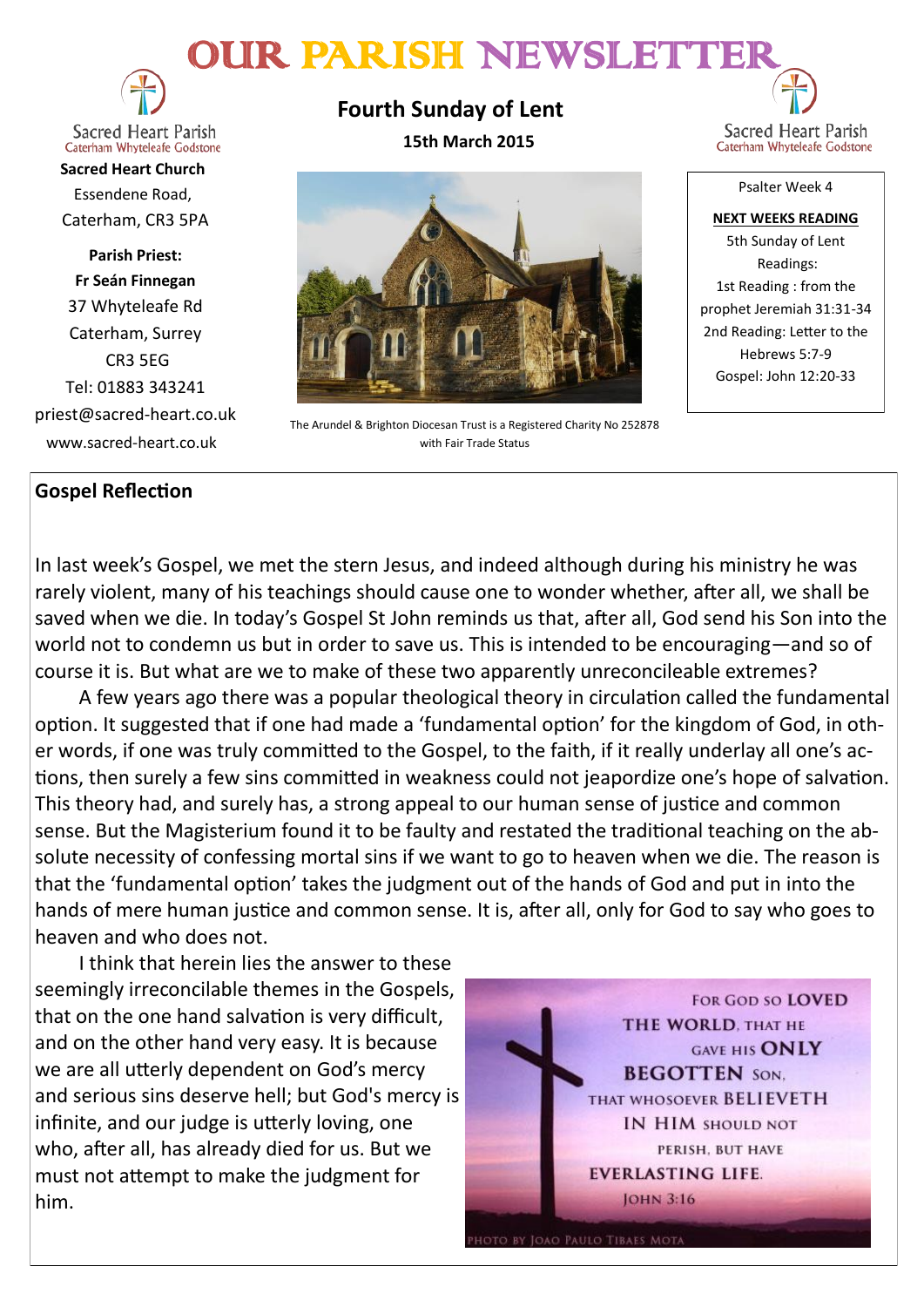#### **APF Red Boxes**



Would all promoters please collect the contents of the red boxes from their members and either leave it in the

presbytery clearly marked with your name and a phone number or hand it to me by 29 March. Would any one in the parish who has a red box but does not have a promoter to collect their money please contact me. Moyra Brohier 342928, Local Secretary, APF Red Boxes.

Sunday 15 March. The Surrey Hills Newman Circle is hosting a talk by Pat Gaffney (National Co-ordinator of Pax Christi) entitled: **"Learning from the Peacemakers of the First World War"**. It will take place at 4 pm in the Parish Rooms, All Saints Church, Chichele Road, Oxted, RH8 0AG. All are very welcome.



There will be **Stations of the Cross**  weekly at 6.30pm on Fridays led by Fr Seán and on Thursday at 10.30am led by the the Leaven Group.

#### **Palm Sunday**

An End-of-Lent quiet day of medita-

Palm Sunday Mass (about 11.45), we stop for a shared lunch, and finish at about 4.15. If you have children in school years 1 to 8, why not let them go to the activity day and come along to the retreat! Reserve your place NOW for the 29th March!

#### **Children's Activity Day**

Sign –up NOW for the Children's Activity Day on 29th March (Palm Sunday)! We have booked a tour guide to take us from Jerusalem to Emmaus. He will point out famous land marks such as the Emperor's stele and maybe the view from the fort. Of course other important events

of that time will be covered too! Puppets, stained 'glass' windows and much more are on what promises to be a very lively day's agenda. Parents: having passed your children to the Activity-Day team, come to the Adult Retreat for a quieter end-of-Lent experience!



#### **9am Leaven Group**

The Group will meet following 9am Mass on Sunday 22nd March. If there is any item you would like discussed or you have any suggestions concerning 9am Sunday Mass then please speak to one of the group Members (Pat Magnus, Joy Cutler, Moira Brohier, Mark Ryland, Tree Dodington, Cheryl Daly, Emma Brooks, Rosemary Kinman or Richard and Val Williams). If not to the Welcomer who will let one of the group know.

#### **Parish shop**

*Lent extra. £1*, *Children's Lent Activity sheet 50p*, *Games for lent*, *Daily Lent reading, Stations of the Cross & Easter Cards*. *These and many more items are available in the Parish Shop.*

#### **Gift Aiders**

Please could all Gift Aiders who had not collected their envelopes last Sunday please do so this Sunday. Peter will be taking any remaining envelopes away after the 5:15pm Mass on Sunday.

> **Health & Safety** A couple of small points .....

Just a polite reminder that if children need to "stretch their legs" during mass can carers please take them into the porch.

### **Parish Retreat**

tion and prayer in the Centenary Hall and church, based on the story of the disciples' journey from Jerusalem to

Ш Emmaus. This day is open to everyone Also please can we kindly request that you pick up any Ш and all ages. Starting after the 10.45 litter and take it with you when you leave church. Ш Ш Ш Ш

Ш

Ш

Ш

Ш

Ш

Ш

Ш

Thank you

#### *St Patrick's Parish Breakfast*

*Tuesday 17th March 2015 at 10:30am - Centenary Hall*



Ш

Ш

ш

Ш

Ш

Ш

Ш

Ш

Ш

 $\mathbf{m}$ 

Ш

Ш

*Please join us as we celebrate St Patrick's Day, we will be providing a lovely cooked breakfast for Parishioners. Please sign the form at the back of Church if you are able to attend - this will give us an idea of numbers to cater for. For information please contact Karen on 07775 996012.*

#### **Mass Intentions**

Please don't forget to add your Gift Aid number to your Mass Intention envelopes. Thank you.

#### **Offertory Collection**

Sincere thanks for your generosity last weekend: Offertory: £1,057.11 (Gift Aid £412.76)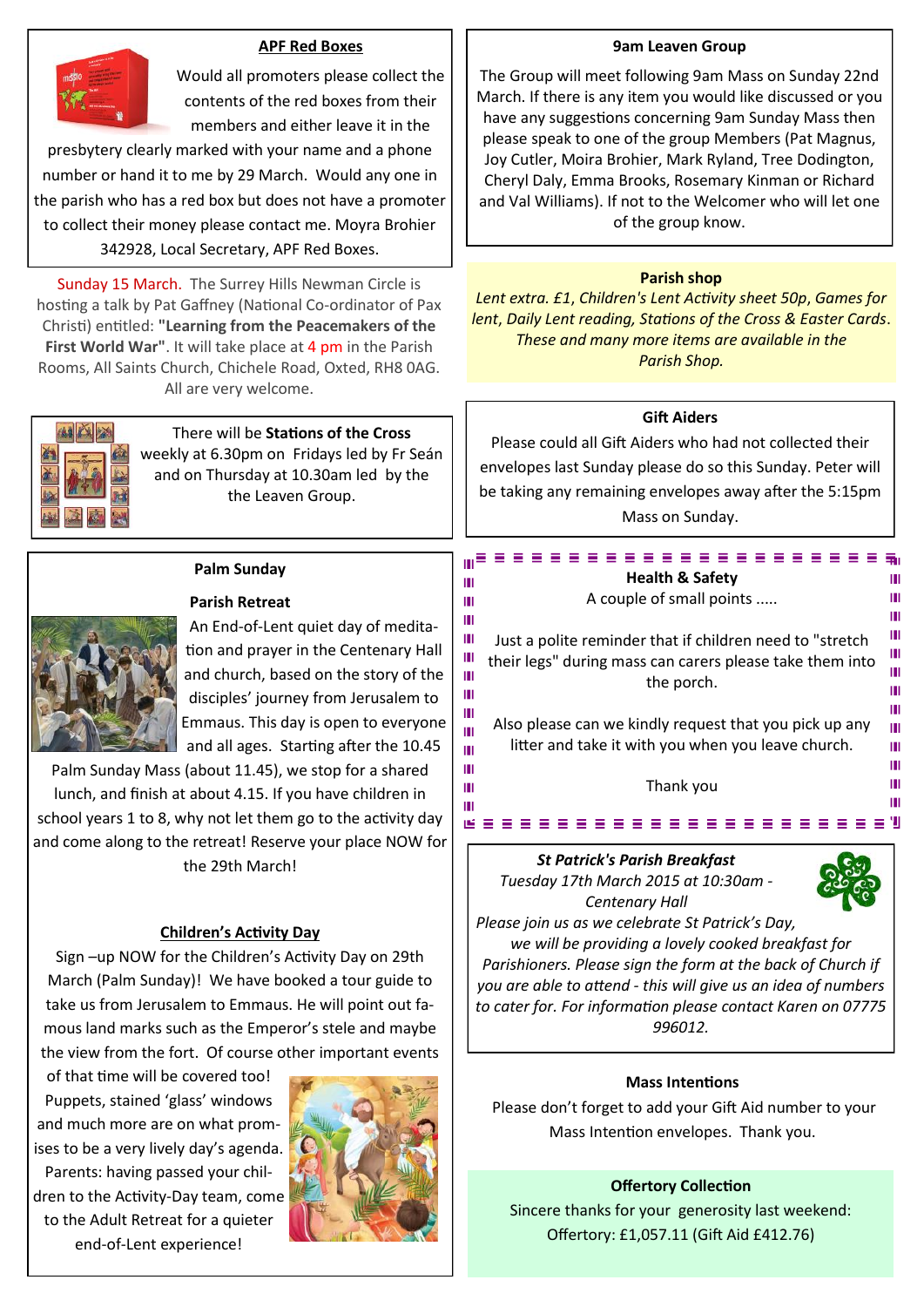## **WHAT'S ON IN THE PARISH THIS WEEK**

| Sun 15th:   | No CHILDREN'S liturgy (as it's Mother's Day)   |  |
|-------------|------------------------------------------------|--|
|             | Coffee after 9am & 10:45am Mass                |  |
| Mon:        | After Mass Teas & Coffee (Old Hall)            |  |
| Tues:       | 10:30am St Patrick's Day Breakfast (Cent Hall) |  |
|             | 9:15am -11:15am Toddler Group (Old Hall)       |  |
| Wed:        | 8pm Journey of Faith (Old Sacristy)            |  |
| Thurs:      | 10:30am Stations of the Cross (Church)         |  |
|             | 8pm Baptism Preparation (Old Hall)             |  |
| Fri:        | 6:30pm Stations of the Cross (Church)          |  |
| Sat:        | 2pm FHC - Tour of the Church                   |  |
| Sun $22nd:$ | CHILDREN'S liturgy at 9am & 10:45am            |  |
|             | Coffee after 9am & 10:45am Mass                |  |
|             | 9am Leaven Group meeting after 9am Mass        |  |
|             |                                                |  |



#### **Men's choir**

Calling out for men to come forward for the choir on good Friday please. We're down on numbers as a lot of the regulars are on holiday so help is required. Please contact Mike on 07939 528314.

#### **Second Collection**

TODAY we will have a second collection for the Comboni Missionaries. This is not eligible for Parish Gift Aid, please do not use your Parish envelopes

**Married Singles Lifestyle –**The Married Singles Lifestyle describes couples that may have lost a sense of closeness they once had as marriage partners and are living more like roommates. Retrouvaille (pronounced retro-vi with a long i) teaches couples how to survive times like these in their marriages. This programme has helped 10s of 1000s of couples experiencing difficulty at all levels of marital distress from disillusionment to deep misery. For confidential information about or to register for the programme commencing with a residential weekend on 20th -22nd March 2015, email [info@retrouvaille.org.uk](mailto:info@retrouvaille.org.uk) ; call or text 0788 7296983 or visit [www.retrouvaille.org.uk](http://www.retrouvaille.org.uk)

# **'ENCOUNTER' EVENING FOR YOUNG CATHOLICS (15-30)**

ENCOUNTER evenings are proving really popular. We have live music, adoration and some brilliant talks, and we usually get a lot of people. Everyone is welcome, especially new people. It's totally free, and you don't need to book. Just turn up. It's a great way to explore your faith and make new friends. The next one is on Friday March 20th at 7pm at St. Wilfrid's School in Crawley (RH11 8PG). Our guest speaker this month will be Aidan Cantwell, Diocesan Adviser for Justice & Peace and Social Action. He will be talking about Pope Francis words: 'An authentic faith always involves a deep desire to change the world.' Search 'Two:42 Young Adults' on Facebook for more information.



#### **Your Prayers are requested for the following persons who are ill or housebound.**

Pat Knight; Kathleen & John Saunders; Helen Keogh; Daisy Hill; Christopher Browne; Kit Monk; Krista Thompson; Jane Hill; Rosemary Whale; Pam Weaver; Jimmy & Bridie Mullen; Bernie Horrocks; Margaret Robertson; Heather Tordimah; Jenny Rower; Elizabeth Daley; Eileen Lattimore; Bryan Smith; Rose Knight; Oliver Farrell; Richard Richardson; Seeta Pillay; Christopher Miles; Pat McCoy; Olive Wood; John Dunlop, Elise O'Connor, Malcolm Bowen, John Gilford, Chris Norman, Bridget Crook & Baby Tabitha Harrison



#### **Calling all children of the Parish**

Don't forget to make an Easter Garden to bring into Church on Easter Sunday. An Easter Garden usually includes Jesus' tomb

and the three crosses but you can add the garden of Gethsemane, an angel, people, grow real grass and flowers in it! They can be made in seed trays, lined cardboard boxes, wide flower pots – it's completely up to you as long as the container is no bigger than A3 size (but can be smaller). All entrants will receive a small chocolate egg.



#### **THE JOHN FISHER SCHOOL HEAD OF RELIGIOUS EDUCATION TLR responsibility 1c £9193 required from 1st September 2015**

The Governors wish to appoint, from  $1<sup>st</sup>$  September 2015 a full time Head of Religious Education to make this outstanding department (Ofsted Section 48 2013) even better. The Head of Department will need to be enthusiastic and willing to assist an established chaplaincy team in the spiritual and liturgical life of the school This is an exciting opportunity to lead a department consistently rated as 'outstanding' by the diocese. The John Fisher School has a national reputation for the quality of its provision for religious education and numbers many priests within its old boy alumni.Application forms and job details are available

by downloading via the website on [www.johnfisherschool.org](http://www.johnfisherschool.org) where further information on the school and department may be found. Completed application forms should be sent with a covering letter to Mrs Rigby by the closing date: Monday, 23rd March 2015. Interviews will be held Thursday,  $26<sup>th</sup>$  March 2015.

### **FIRST HOLY COMMUNION Dates for your Diary:**

Sat 21/03/15: 2pm - Tour of the Church **Next Children's' Session:** 19/04/15 chps 10-12

If you have any queries, please contact **Anne Marie Young** either via email on fhc.sacredheart@gmail.com